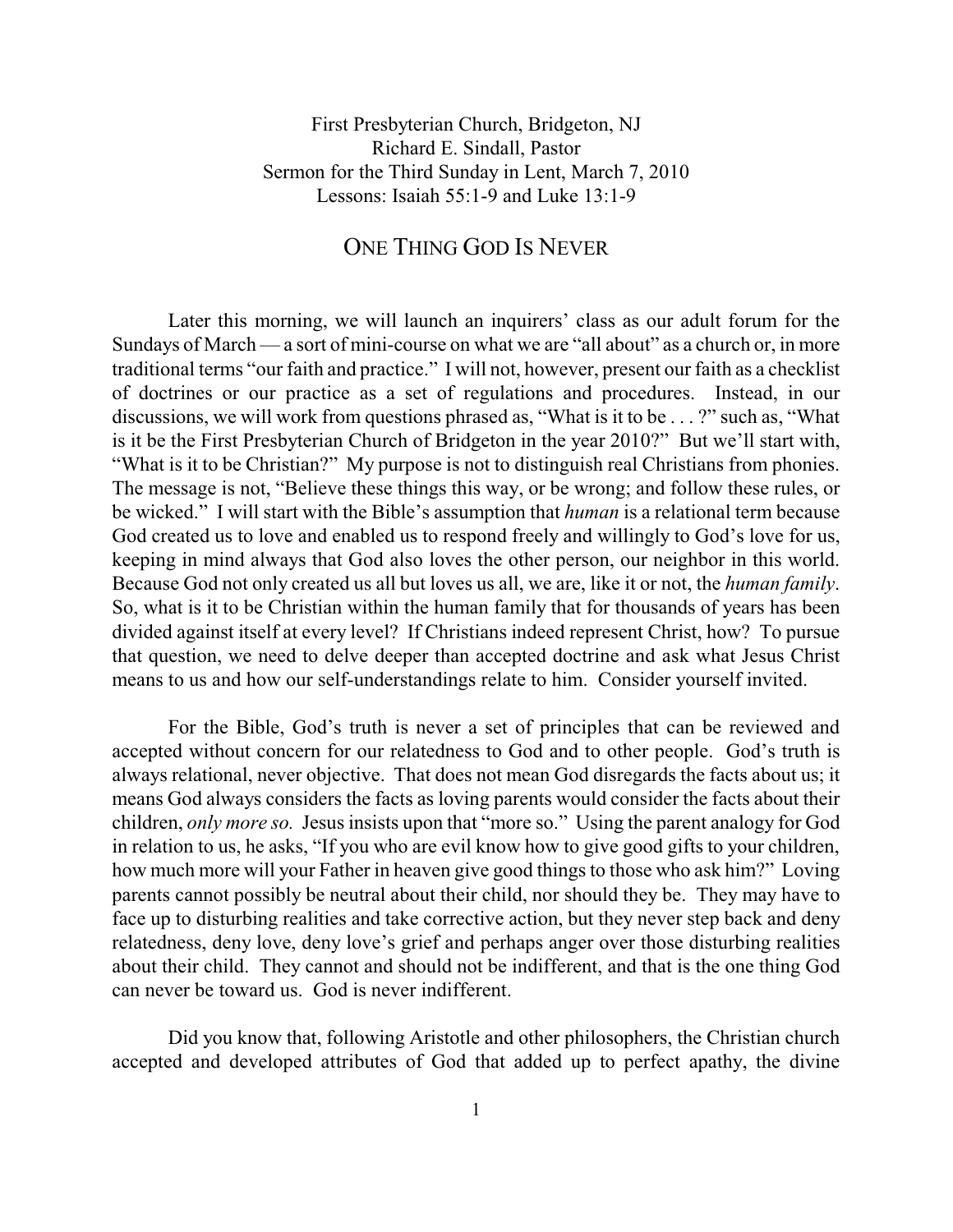indifference of the "Unmoved Mover"? That Unmoved Mover was supposedly God. How did we get to such a terrifying view of God? We tried to look at the idea of God apart from relationship with us. The Bible offers absolutely no view of God apart fromrelationship with us. Biblically, there is no such thing.

Let's go back to the parent analogy, remembering that God is *like that* but much more so. By having or adopting a child, loving parents have given up forever any view or understanding of themselves that does not include that child. No matter what, they will be always that child's, that person's, parents—regardless of the state of relations between them and their daughter or son, regardless even of whether that child still lives. God is like that, Jesus insists, only more so.

People use the phrase "God's will" for the most awful events: the death of a child, the earthquakes that have ravaged Haiti and Chile, and (unbelievably) even wars and recessions that are clearly caused by human beings. What are they talking about? When Jesus teaches us to pray, "Your will be done on earth," he is urging us to pray *against* such terrible things, to long for that day when they will no longer happen on earth, and so to commit ourselves to what he tells and shows us is truly the will and purpose of God. Calling everything bad that happens "God's will" excuses us from even trying to change the conditions that fostered the hurtful and tragic, and it also excuses us from caring very much.

Let me paraphrase the conflict of world-views in our reading from Luke.

"Jesus, did you hear that God pushed a tower over and killed some sinners in Jerusalem?"

"Say what? Why do you think those people were any more sinful than others?"

"Well, the collapse of the tower was God's will, wasn't it? Don't people get what they deserve and deserve what they get? Is God not just and fair? And is justice not a matter of rewarding virtue and punishing transgression?

"I tell you, the victims of the tower's collapse and the victims of Pilate's brutality were no more sinful than others. No, God is not in the business of handing out rewards and punishments. What God wants is for all people to repent—to turn back and be embraced by God's love and be healed and be made whole. But such true repentance would change everything about human life."